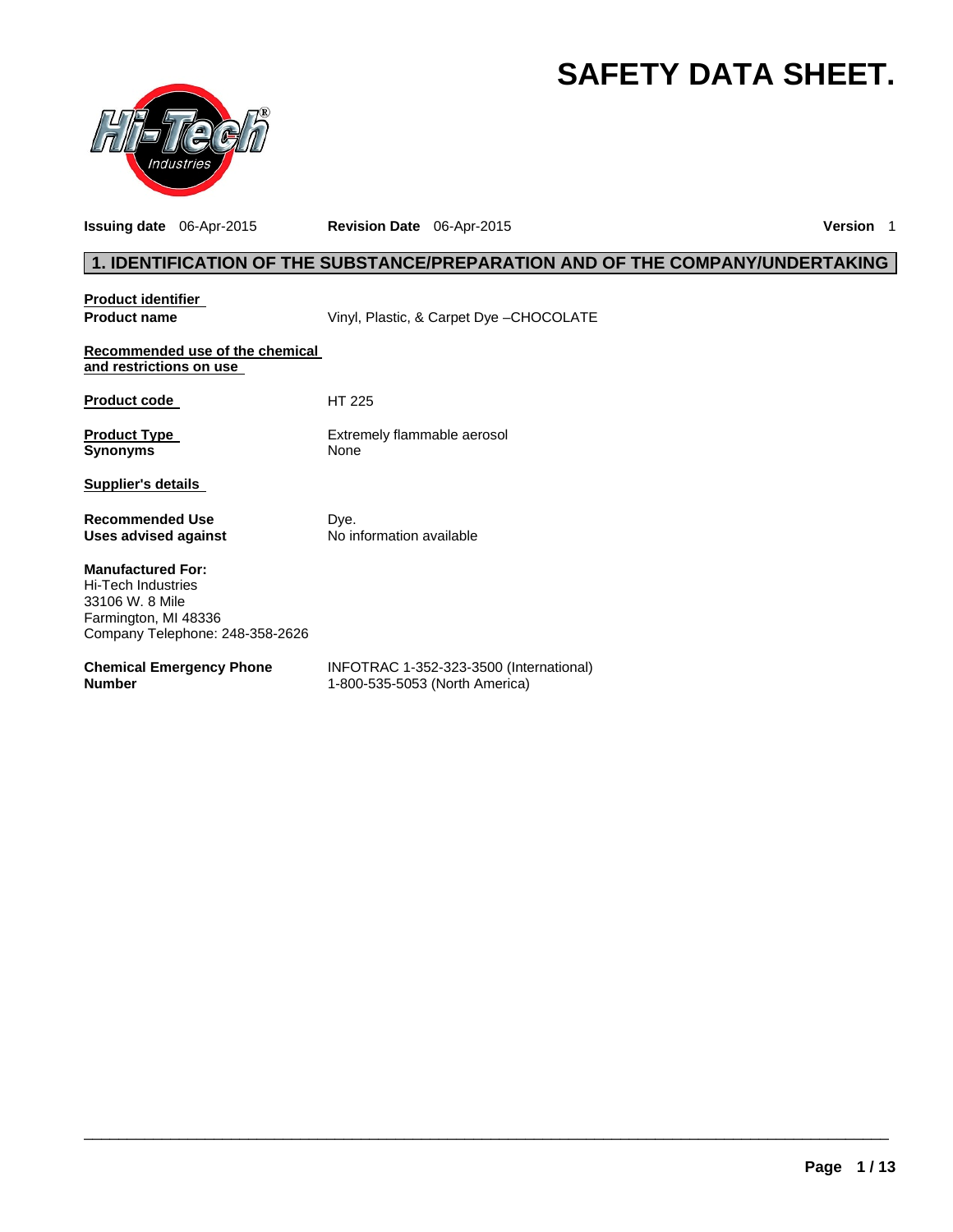#### $\Box$ **2. HAZARDS IDENTIFICATION**

#### **Classification**

| Skin corrosion/irritation                          | Category 2     |  |
|----------------------------------------------------|----------------|--|
| Serious eye damage/eye irritation                  | Category 2A    |  |
| Carcinogenicity                                    | Category 2     |  |
| <b>Reproductive Toxicity</b>                       | Category 2     |  |
| Specific target organ toxicity (single exposure)   | Category 3     |  |
| Specific target organ toxicity (repeated exposure) | Category 2     |  |
| Aspiration toxicity                                | Category 1     |  |
| Flammable aerosols                                 | Category 1     |  |
| Gases under pressure                               | Compressed Gas |  |

# **GHS Label elements, including**

### **precautionary statements**

|                                                           | <b>Emergency Overview</b>                                                                                            |      |         |
|-----------------------------------------------------------|----------------------------------------------------------------------------------------------------------------------|------|---------|
| <b>DANGER</b>                                             |                                                                                                                      |      |         |
| <b>Hazard Statements</b>                                  |                                                                                                                      |      |         |
| Causes skin irritation                                    |                                                                                                                      |      |         |
| Causes serious eye irritation                             |                                                                                                                      |      |         |
| Suspected of causing cancer                               |                                                                                                                      |      |         |
| Suspected of damaging fertility or the unborn child       |                                                                                                                      |      |         |
| May cause drowsiness or dizziness                         |                                                                                                                      |      |         |
| System, and skin) through prolonged or repeated exposure. | May cause damage to organs (Central Nervous System, Central Vascular System, Eyes, Kidney, Liver, Lungs, Respiratory |      |         |
| May be fatal if swallowed and enters airways              |                                                                                                                      |      |         |
| Extremely flammable aerosol                               |                                                                                                                      |      |         |
| Contains gas under pressure; may explode if heated        |                                                                                                                      |      |         |
|                                                           |                                                                                                                      |      |         |
| Appearance<br>opaque                                      | <b>Physical state</b><br>Aerosol                                                                                     | Odor | Solvent |

### **Precautionary Statements - Prevention**

Obtain special instructions before use Do not handle until all safety precautions have been read and understood Wash face, hands and any exposed skin thoroughly after handling Wear protective gloves/protective clothing/eye protection/face protection Do not breathe dust/fume/gas/mist/vapors/spray Use only outdoors or in a well-ventilated area Keep away from heat/sparks/open flames/hot surfaces. — No smoking Do not spray on an open flame or other ignition source Pressurized container: Do not pierce or burn, even after use

#### **Precautionary Statements - Response**

If exposed or concerned: Get medical advice/attention

Specific treatment (see first aid on this label)

IF IN EYES: Rinse cautiously with water for several minutes. Remove contact lenses, if present and easy to do. Continue rinsing. If eye irritation persists: Get medical advice/attention

 $\Box$ 

IF ON SKIN: Wash with plenty of soap and water.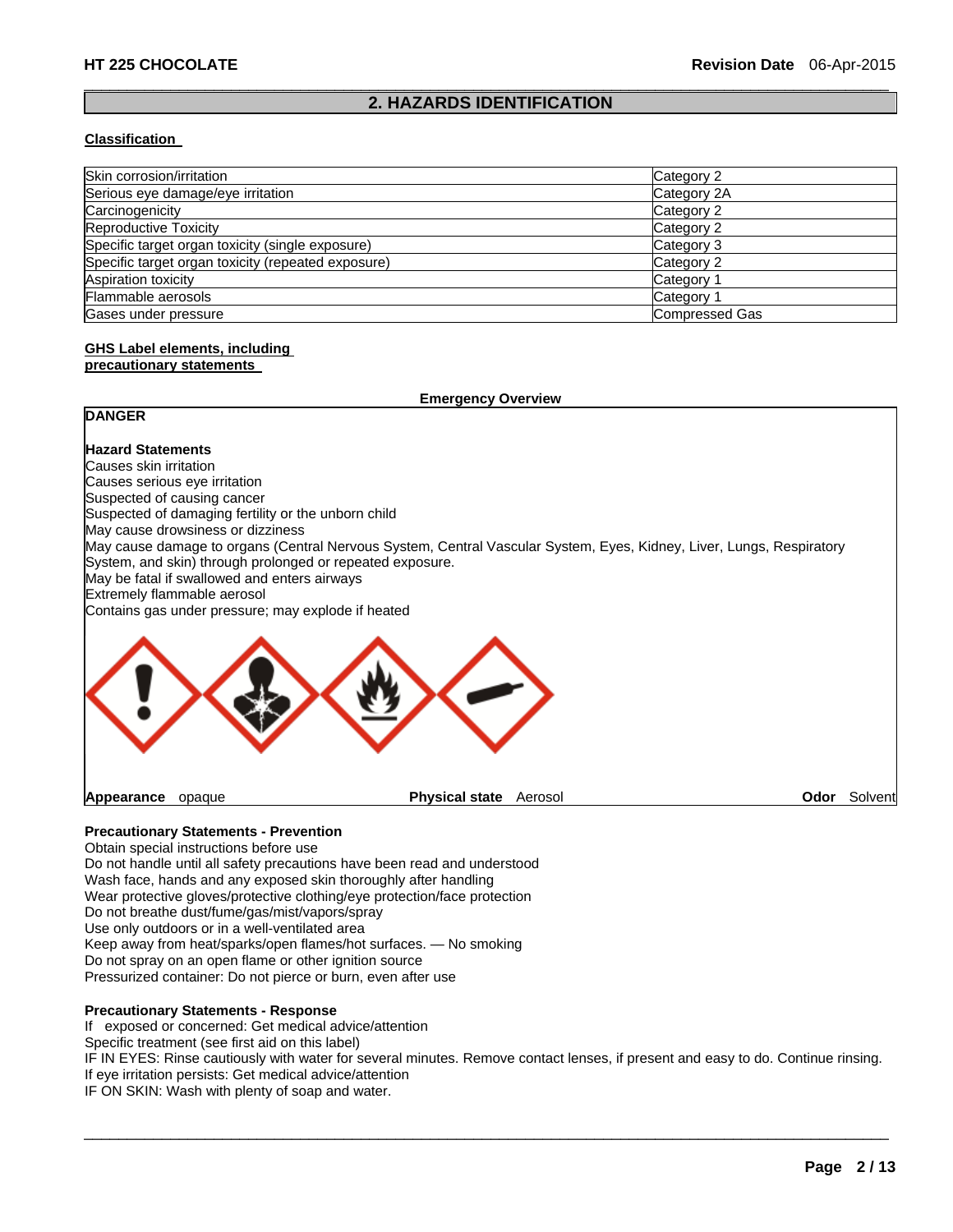If skin irritation occurs: Get medical advice/attention Take off contaminated clothing and wash before reuse IF INHALED: Remove person to fresh air and keep comfortable for breathing. Call a POISON CENTER or doctor/physician if you feel unwell IF SWALLOWED: Immediately call a POISON CENTER or doctor/physician Do NOT induce vomiting

# **Precautionary Statements - Storage**

Store locked up Store in a well-ventilated place. Keep container tightly closed Protect from sunlight. Do not expose to temperatures exceeding 50 °C/122 °F

#### **Precautionary Statements - Disposal**

Dispose of contents/container to an approved waste disposal plant

#### **Hazards not otherwise classified (HNOC)**

None

#### **Other information**

• Harmful to aquatic life with long lasting effects

0.72948972% of the mixture consists of ingredient(s) of unknown toxicity

# **3. COMPOSITION/INFORMATION ON INGREDIENTS**

 $\Box$ 

| <b>Chemical Name</b>       | <b>CAS-No</b> | Weight %* |
|----------------------------|---------------|-----------|
| <b>ACETONE</b>             | 67-64-1       | $30 - 40$ |
| PROPANE/ISOBUTANE/N-BUTANE | 68476-86-8    | 20-30     |
| <b>TOLUENE</b>             | 108-88-3      | $1 - 10$  |
| 2-BUTANONE                 | 78-93-3       | $1 - 10$  |
| N-BUTYL ALCOHOL            | $71-36-3$     | $1 - 10$  |
| TALC                       | 14807-96-6    | $1 - 10$  |
| TITANIUM DIOXIDE           | 13463-67-7    | $1 - 10$  |
| CALCIUM CARBONATE          | 1317-65-3     | $1 - 10$  |
| Xvlene                     | 1330-20-7     | $1 - 10$  |
| Methylisobutyl ketone      | 108-10-1      | $0.1 - 1$ |

\*The exact percentage (concentration) of composition has been withheld as a trade secret.

# **4. FIRST AID MEASURES**

#### **First aid measures for different exposure routes**

| Eye contact         | Rinse immediately with plenty of water, also under the eyelids, for at least 15 minutes. Keep<br>eye wide open while rinsing. If irritation persists, call a physician.                           |
|---------------------|---------------------------------------------------------------------------------------------------------------------------------------------------------------------------------------------------|
| <b>Skin contact</b> | Wash off immediately with soap and plenty of water while removing all contaminated<br>clothes and shoes. If symptoms persist, call a physician.                                                   |
| <b>Inhalation</b>   | Move to fresh air. If breathing is difficult, give oxygen. Artificial respiration and/or oxygen<br>may be necessary. If breathing has stopped, contact emergency medical services<br>immediately. |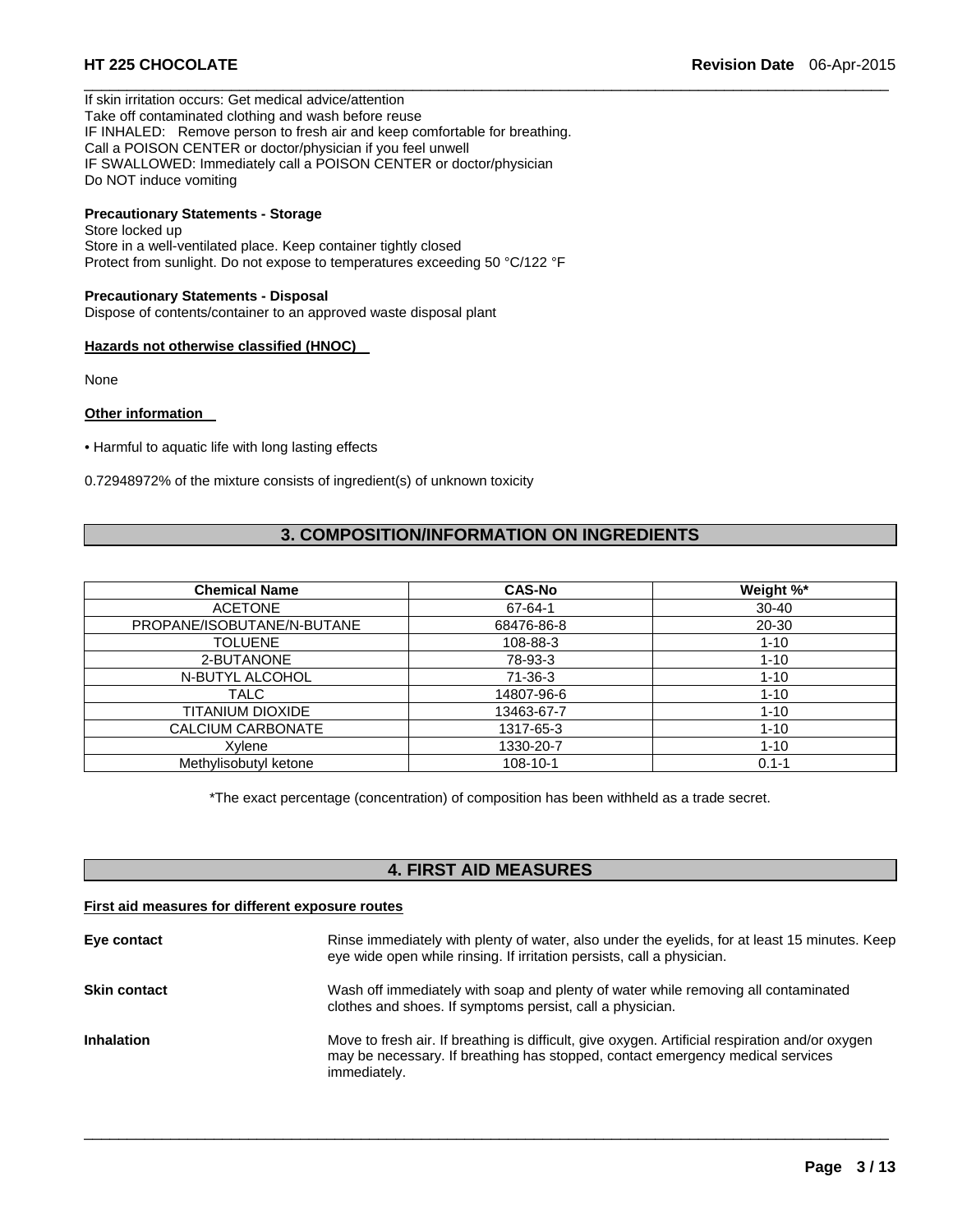| Ingestion            | Rinse mouth. Do NOT induce vomiting. Never give anything by mouth to an unconscious<br>person. Call a physician or Poison Control Center immediately.                                                                                                                                          |  |
|----------------------|------------------------------------------------------------------------------------------------------------------------------------------------------------------------------------------------------------------------------------------------------------------------------------------------|--|
|                      | Most important symptoms/effects, acute and delayed                                                                                                                                                                                                                                             |  |
| <b>Main Symptoms</b> | Causes skin and eye irritation. Irritating to respiratory system. May cause drowsiness or<br>dizziness. May damage to fertility or the unborn child. May cause cancer. Harmful or fatal<br>if swallowed and enters airways. Causes damage to organs through prolonged or<br>repeated exposure. |  |
|                      | Indication of immediate medical attention and special treatment needed, if necessary                                                                                                                                                                                                           |  |

 $\Box$ 

**Notes to physician Treat symptomatically.** 

### **5. FIRE-FIGHTING MEASURES**

#### **Suitable Extinguishing Media**

Water fog.Dry chemical. Carbon dioxide (CO2). Cool containers/tanks with water spray.

**Unsuitable Extinguishing Media** Cool containers / tanks with water spray. Keep away from sources of ignition - No smoking.

#### **Specific hazards arising from the chemical**

Extremely flammable. Keep product and empty container away from heat and sources of ignition. In the event of fire and/or explosion do not breathe fumes.

#### **Explosion Data Sensitivity to Mechanical Impact** none. **Sensitivity to Static Discharge** Yes.

#### **Protective Equipment and Precautions for Firefighters**

As in any fire, wear self-contained breathing apparatus pressure-demand, MSHA/NIOSH (approved or equivalent) and full protective gear.

### **6. ACCIDENTAL RELEASE MEASURES**

#### **Personal precautions, protective equipment and emergency procedures**

| <b>Personal precautions</b>                           | Avoid contact with eyes. Avoid breathing vapors or mists. Contents under pressure. Do not<br>puncture or incinerate cans. Do no stick pin or any other sharp object into opening on top of<br>can. Avoid skin contact. Use with adequate ventilation. Keep container away from<br>heat, flames, and all other sources of ignition. Keep can away from all sources of electricity<br>such as electric motors and batteries. Do not spray on hot surfaces. |
|-------------------------------------------------------|----------------------------------------------------------------------------------------------------------------------------------------------------------------------------------------------------------------------------------------------------------------------------------------------------------------------------------------------------------------------------------------------------------------------------------------------------------|
| <b>Environmental precautions</b>                      |                                                                                                                                                                                                                                                                                                                                                                                                                                                          |
| <b>Environmental precautions</b>                      | Beware of vapors accumulating to form explosive concentrations. Vapors can accumulate<br>in low areas. Prevent further leakage or spillage if safe to do so. Do not allow material to<br>contaminate ground water system. Prevent product from entering drains.                                                                                                                                                                                          |
| Methods and materials for containment and cleaning up |                                                                                                                                                                                                                                                                                                                                                                                                                                                          |
| <b>Methods for Containment</b>                        | Prevent further leakage or spillage if safe to do so. Absorb spill with inert material (e.g. dry<br>sand or earth), then place in a chemical waste container.                                                                                                                                                                                                                                                                                            |
| Methods for cleaning up                               | Pick up and transfer to properly labeled containers. Soak up with inert absorbent material.<br>Clean contaminated surface thoroughly. After cleaning, flush away traces with water. Take<br>precautionary measures against static discharges.                                                                                                                                                                                                            |

# **7. HANDLING AND STORAGE**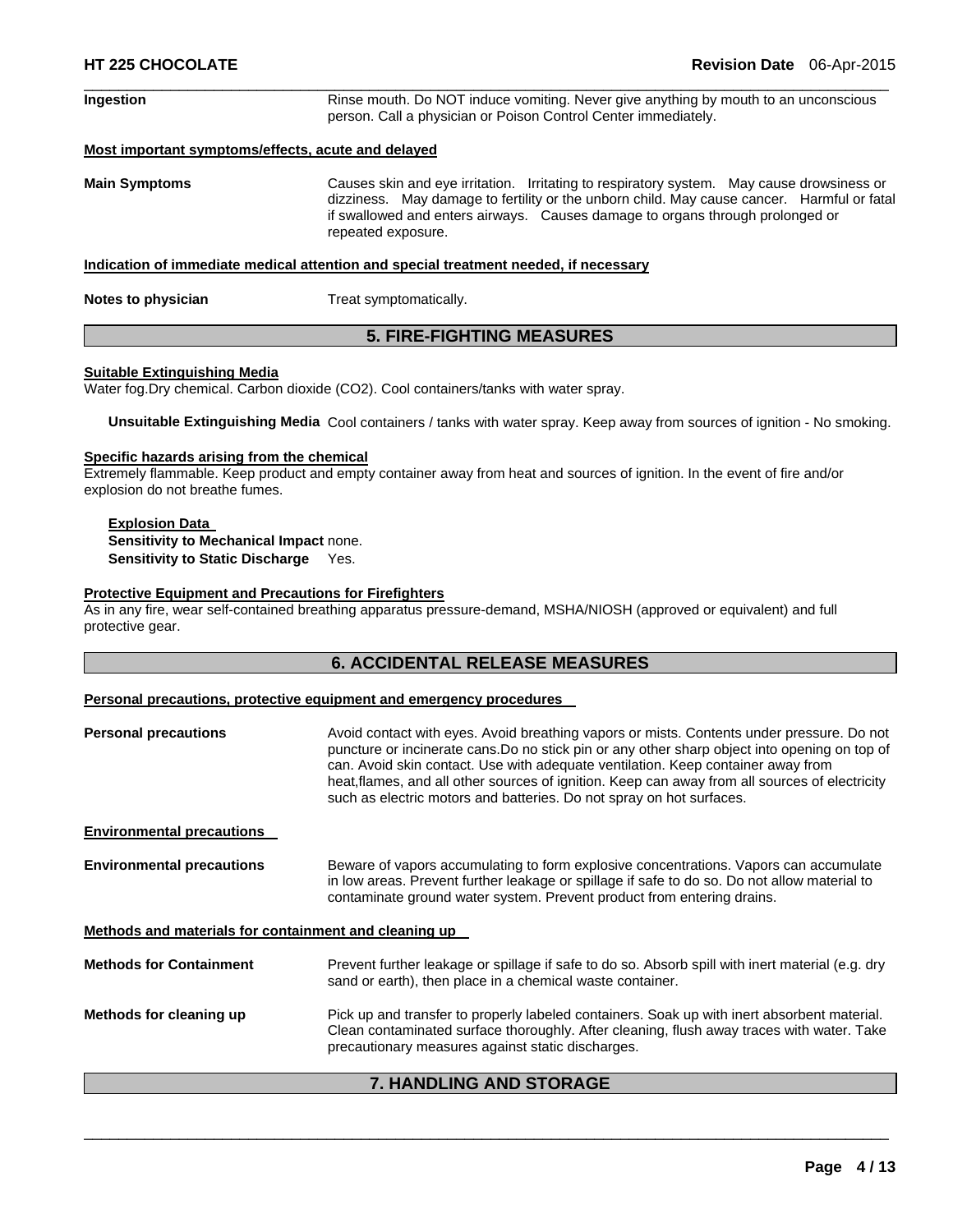## **Precautions for safe handling**

| Avoid contact with eyes. Avoid breathing vapors or mists. Contents under pressure. Do not<br>puncture or incinerate cans. Do not stick pin or any other sharp object into opening on top<br>of can.                                |  |
|------------------------------------------------------------------------------------------------------------------------------------------------------------------------------------------------------------------------------------|--|
| Conditions for safe storage, including any incompatibilities                                                                                                                                                                       |  |
| Keep away from open flames, hot surfaces and sources of ignition. Keep container tightly<br>closed in a dry and well-ventilated place. Keep in properly labeled containers. Keep out of<br>the reach of children. Store locked up. |  |
| Strong acids, alkalis, or oxidizing agents.                                                                                                                                                                                        |  |
| 2                                                                                                                                                                                                                                  |  |
|                                                                                                                                                                                                                                    |  |

 $\Box$ 

# **8. EXPOSURE CONTROLS/PERSONAL PROTECTION**

#### **Control parameters**

# **Exposure Guidelines** .

| <b>Chemical Name</b>       | <b>ACGIH TLV</b>                            | <b>OSHA PEL</b>                          | <b>NIOSH IDLH</b>                      |
|----------------------------|---------------------------------------------|------------------------------------------|----------------------------------------|
| <b>ACETONE</b>             | STEL: 750 ppm                               | TWA: 1000 ppm                            | IDLH: 2500 ppm                         |
| 67-64-1                    | TWA: 500 ppm                                | TWA: 2400 mg/m <sup>3</sup>              | TWA: 250 ppm                           |
|                            |                                             | (vacated) TWA: 750 ppm                   | TWA: 590 mg/m $3$                      |
|                            |                                             | (vacated) TWA: $1800 \text{ mg/m}^3$     |                                        |
|                            |                                             | (vacated) STEL: 2400 mg/m <sup>3</sup>   |                                        |
|                            |                                             | The acetone STEL does not apply          |                                        |
|                            |                                             | to the cellulose acetate fiber           |                                        |
|                            |                                             | industry. It is in effect for all other  |                                        |
|                            |                                             | sectors                                  |                                        |
|                            |                                             | (vacated) STEL: 1000 ppm                 |                                        |
| PROPANE/ISOBUTANE/N-BUTANE | 74-98-6: TWA: 1000 ppm                      | 74-98-6: TWA: 1000 ppm                   | 74-98-6:IDLH: 2100 ppm                 |
| 68476-86-8                 | 106-97-8: STEL: 1000 ppm                    | TWA: 1800 mg/m <sup>3</sup>              | TWA: 1000 ppm                          |
|                            | 75-28-5: STEL: 1000 ppm                     | (vacated) TWA: 1000 ppm                  | TWA: 1800 mg/m <sup>3</sup>            |
|                            |                                             | (vacated) TWA: 1800 mg/m <sup>3</sup>    | 106-97-8: TWA: 800 ppm                 |
|                            |                                             | 106-97-8: (vacated) TWA: 800             | TWA: 1900 mg/m <sup>3</sup>            |
|                            |                                             | ppm                                      | 75-28-5: TWA: 800 ppm                  |
|                            |                                             | (vacated) TWA: $1900 \text{ mg/m}^3$     | TWA: 1900 mg/m <sup>3</sup>            |
|                            |                                             |                                          |                                        |
| <b>TOLUENE</b>             | TWA: 20 ppm                                 | TWA: 200 ppm                             | IDLH: 500 ppm                          |
| 108-88-3                   |                                             | (vacated) TWA: 100 ppm                   | TWA: 100 ppm                           |
|                            |                                             | (vacated) TWA: 375 mg/m <sup>3</sup>     | TWA: $375 \text{ mg/m}^3$              |
|                            |                                             | (vacated) STEL: 150 ppm                  | STEL: 150 ppm                          |
|                            |                                             | (vacated) STEL: 560 mg/m <sup>3</sup>    | STEL: 560 mg/m <sup>3</sup>            |
|                            |                                             | Ceiling: 300 ppm                         |                                        |
| 2-BUTANONE                 | STEL: 300 ppm                               | <b>TWA: 200 ppm</b>                      | IDLH: 3000 ppm                         |
| 78-93-3                    | TWA: 200 ppm                                | TWA: 590 mg/m $3$                        | TWA: 200 ppm                           |
|                            |                                             | (vacated) TWA: 200 ppm                   | TWA: 590 mg/m <sup>3</sup>             |
|                            |                                             | (vacated) TWA: 590 mg/m <sup>3</sup>     | STEL: 300 ppm                          |
|                            |                                             | (vacated) STEL: 300 ppm                  | STEL: 885 mg/m <sup>3</sup>            |
|                            |                                             | (vacated) STEL: 885 mg/m <sup>3</sup>    |                                        |
| N-BUTYL ALCOHOL            | TWA: 20 ppm                                 | TWA: 100 ppm                             | IDLH: 1400 ppm                         |
| $71 - 36 - 3$              |                                             | TWA: $300 \text{ mg/m}^3$                | Ceiling: 50 ppm                        |
|                            |                                             | (vacated) S*                             | Ceiling: 150 mg/m <sup>3</sup>         |
|                            |                                             | (vacated) Ceiling: 50 ppm                |                                        |
|                            |                                             | (vacated) Ceiling: 150 mg/m <sup>3</sup> |                                        |
| <b>TALC</b>                | TWA: 2 mg/m <sup>3</sup> particulate matter | (vacated) TWA: 2 mg/m <sup>3</sup>       | IDLH: 1000 mg/m <sup>3</sup>           |
| 14807-96-6                 | containing no asbestos and <1%              | respirable dust <1% Crystalline          | TWA: 2 mg/m <sup>3</sup> containing no |
|                            | crystalline silica, respirable              | silica, containing no Asbestos           | Asbestos and <1% Quartz                |
|                            | fraction                                    | TWA: 20 mppcf if 1% Quartz or            | respirable dust                        |
|                            |                                             | more, use Quartz limit                   |                                        |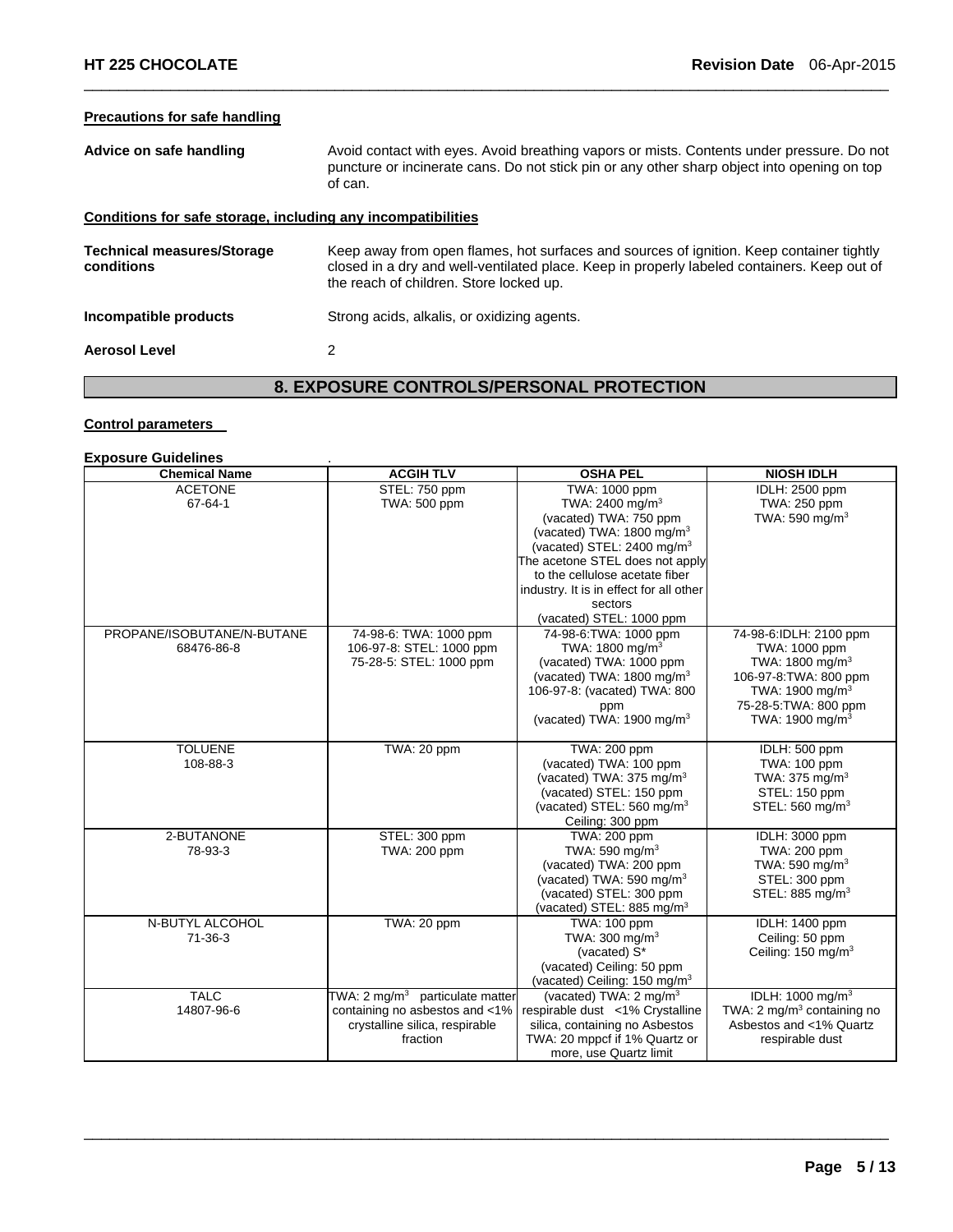#### **HT 225 CHOCOLATE Revision Date** 06-Apr-2015

| TITANIUM DIOXIDE         | TWA: 10 mg/m $3$    | TWA: 15 $mg/m3$ total dust                | IDLH: $5000 \text{ mg/m}^3$                |
|--------------------------|---------------------|-------------------------------------------|--------------------------------------------|
| 13463-67-7               |                     | (vacated) TWA: 10 mg/m <sup>3</sup> total |                                            |
|                          |                     | dust                                      |                                            |
| <b>CALCIUM CARBONATE</b> |                     | TWA: 15 mg/m $3$<br>total dust            | TWA: $10 \text{ mg/m}^3$<br>total dust     |
| 1317-65-3                |                     | TWA: $5 \text{ mg/m}^3$ respirable        | TWA: $5 \text{ mg/m}^3$<br>respirable dust |
|                          |                     | fraction                                  |                                            |
|                          |                     | (vacated) TWA: 15 mg/m <sup>3</sup> total |                                            |
|                          |                     | dust                                      |                                            |
|                          |                     | (vacated) TWA: $5 \text{ mg/m}^3$         |                                            |
|                          |                     | respirable fraction                       |                                            |
| Xylene                   | STEL: 150 ppm       | <b>TWA: 100 ppm</b>                       |                                            |
| 1330-20-7                | <b>TWA: 100 ppm</b> | TWA: $435 \text{ mg/m}^3$                 |                                            |
|                          |                     | (vacated) TWA: 100 ppm                    |                                            |
|                          |                     | (vacated) TWA: $435 \text{ mg/m}^3$       |                                            |
|                          |                     | (vacated) STEL: 150 ppm                   |                                            |
|                          |                     | (vacated) STEL: 655 mg/m $3$              |                                            |
| Methylisobutyl ketone    | STEL: 75 ppm        | TWA: 100 ppm                              | IDLH: 500 ppm                              |
| 108-10-1                 | TWA: 20 ppm         | TWA: $410 \text{ mg/m}^3$                 | TWA: 50 ppm                                |
|                          |                     | (vacated) TWA: 50 ppm                     | TWA: $205 \text{ mg/m}^3$                  |
|                          |                     | (vacated) TWA: $205 \text{ mg/m}^3$       | STEL: 75 ppm                               |
|                          |                     | (vacated) STEL: 75 ppm                    | STEL: $300 \text{ mg/m}^3$                 |
|                          |                     | (vacated) STEL: $300 \text{ mg/m}^3$      |                                            |

*ACGIH: (American Conference of Governmental Industrial Hygienists) OSHA: (Occupational Safety & Health Administration) NIOSH IDLH: Immediately Dangerous to Life or Health* 

#### **Other Exposure Guidelines** Vacated limits revoked by the Court of Appeals decision in AFL-CIO v. OSHA, 965 F.2d 962 (11th Cir., 1992).

#### **Exposure controls**

| <b>Engineering Measures</b> | Showers              |  |
|-----------------------------|----------------------|--|
|                             | Eyewash stations     |  |
|                             | Ventilation systems. |  |

#### **Individual protection measures, such as personal protective equipment**

| <b>Eye/Face Protection</b>    | Safety glasses with side-shields.                                                                                                                                                                                                                                                                                                |
|-------------------------------|----------------------------------------------------------------------------------------------------------------------------------------------------------------------------------------------------------------------------------------------------------------------------------------------------------------------------------|
| Skin and body protection      | Chemical resistant apron. Protective gloves.                                                                                                                                                                                                                                                                                     |
| <b>Respiratory protection</b> | If exposure limits are exceeded or irritation is experienced, NIOSH/MSHA approved<br>respiratory protection should be worn. Positive-pressure supplied air respirators may be<br>required for high airborne contaminant concentrations. Respiratory protection must be<br>provided in accordance with current local regulations. |
| <b>Hygiene measures</b>       | Handle in accordance with good industrial hygiene and safety practice.                                                                                                                                                                                                                                                           |

# **9. PHYSICAL AND CHEMICAL PROPERTIES**

 $\Box$ 

#### **Physical and chemical properties**

**Physical state Aerosol Appearance** Solvent **Contract Contract Contract Contract Contract Contract Contract Contract Contract Contract Contract Contract Contract Contract Contract Contract Contract Contract Contract Contract Contract Contract Co** 

**Property CONFINGTER INTERET ACCORD METALLY REMARKS • Methods PH Remarks** • **Methods Melting/freezing point <b>No** information available<br> **Boiling point/boiling range No** information available **Boiling point/boiling range** No information available **Flash Point Comparish Report Allie Comparish Comparish Point Comparish Point Point Comparish Point Point Point Point Point Point Point Point Point Point Point Point Point Point Point Point Point Point Point Point Point Evaporation rate No information available Flammability (solid, gas)** No information available

values<br>No information available<br>No information available

**Color** dark brown **Odor Threshold** No information available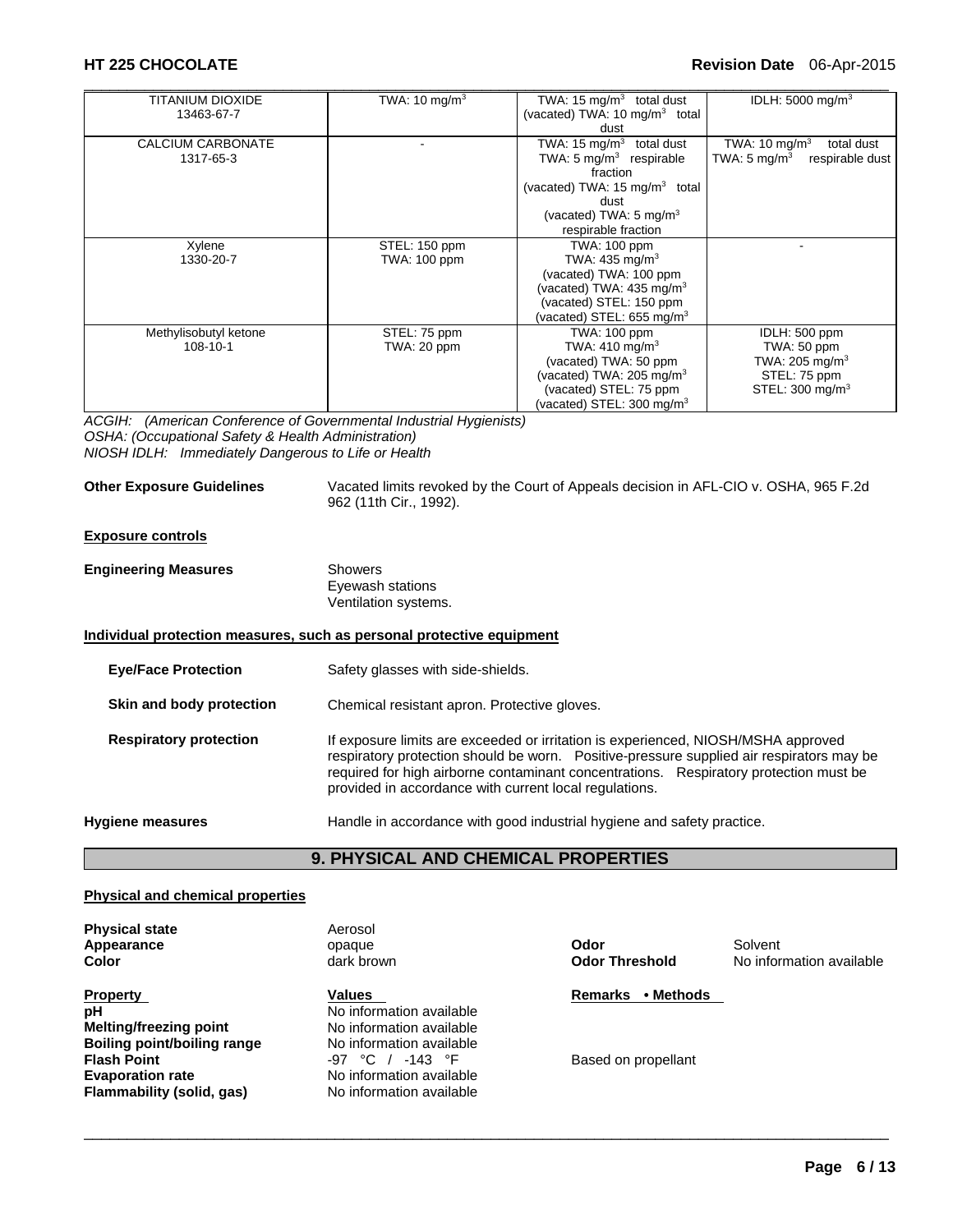| <b>Flammability Limits in Air</b>                              |                          |
|----------------------------------------------------------------|--------------------------|
| upper flammability limit                                       | No information available |
| lower flammability limit                                       | No information available |
| Vapor pressure                                                 | No information available |
| Vapor density                                                  | No information available |
| <b>Specific Gravity</b>                                        | 0.825                    |
| <b>Water solubility</b>                                        | Practically insoluble    |
| Partition coefficient: n-octanol/waterNo information available |                          |
| <b>Autoignition temperature</b>                                | No information available |
| <b>Decomposition temperature</b>                               | No information available |
| <b>Viscosity</b>                                               | No information available |
| <b>Explosive properties</b>                                    | No information available |
|                                                                |                          |

**Not applicable** 

#### **Other information**

**VOC Content(%)** 52.74

# **10. STABILITY AND REACTIVITY**

 $\Box$ 

**Reactivity** 

No data available

#### **Chemical stability**

Stable under recommended storage conditions.

#### **Possibility of hazardous reactions**

None under normal processing.

## **Conditions to Avoid**

Extremes of temperature and direct sunlight. Keep away from open flames, hot surfaces and sources of ignition. Keep away from children.

#### **Incompatible Materials**

Strong acids, alkalis, or oxidizing agents.

#### **Hazardous Decomposition Products**

None known based on information supplied.

# **11. TOXICOLOGICAL INFORMATION**

#### **Information on likely routes of exposure**

#### **Product Information**

| <b>Inhalation</b>   | Vapors may irritate throat and respiratory system. May cause drownsiness and dizziness<br>based on components. May cause irritation of respiratory tract. Avoid breathing vapors or<br>mists. |
|---------------------|-----------------------------------------------------------------------------------------------------------------------------------------------------------------------------------------------|
| Eye contact         | Irritating to eyes. Avoid contact with eyes.                                                                                                                                                  |
| <b>Skin contact</b> | Irritating to skin. Repeated exposure may cause skin dryness or cracking. Prolonged skin<br>contact may defat the skin and produce dermatitis. Avoid contact with skin.                       |
| Ingestion           | May be harmful if swallowed. Aspiration into the lungs during swallowing may cause serious<br>lung damage which may be fatal.                                                                 |

#### **Component Information**

| <b>Chemical Name</b> | ∟D50 Oral      | <b>LD50 Dermal</b>    | <b>LC50 Inhalation</b>                         |
|----------------------|----------------|-----------------------|------------------------------------------------|
| ACETONE              | $= 5800$ mg/kg | 20,000 mg/kg (Rabbit) | $'$ Rat $)$ 8 h<br>$=$ 50100 mg/m <sup>3</sup> |
| 67-64-1              |                |                       |                                                |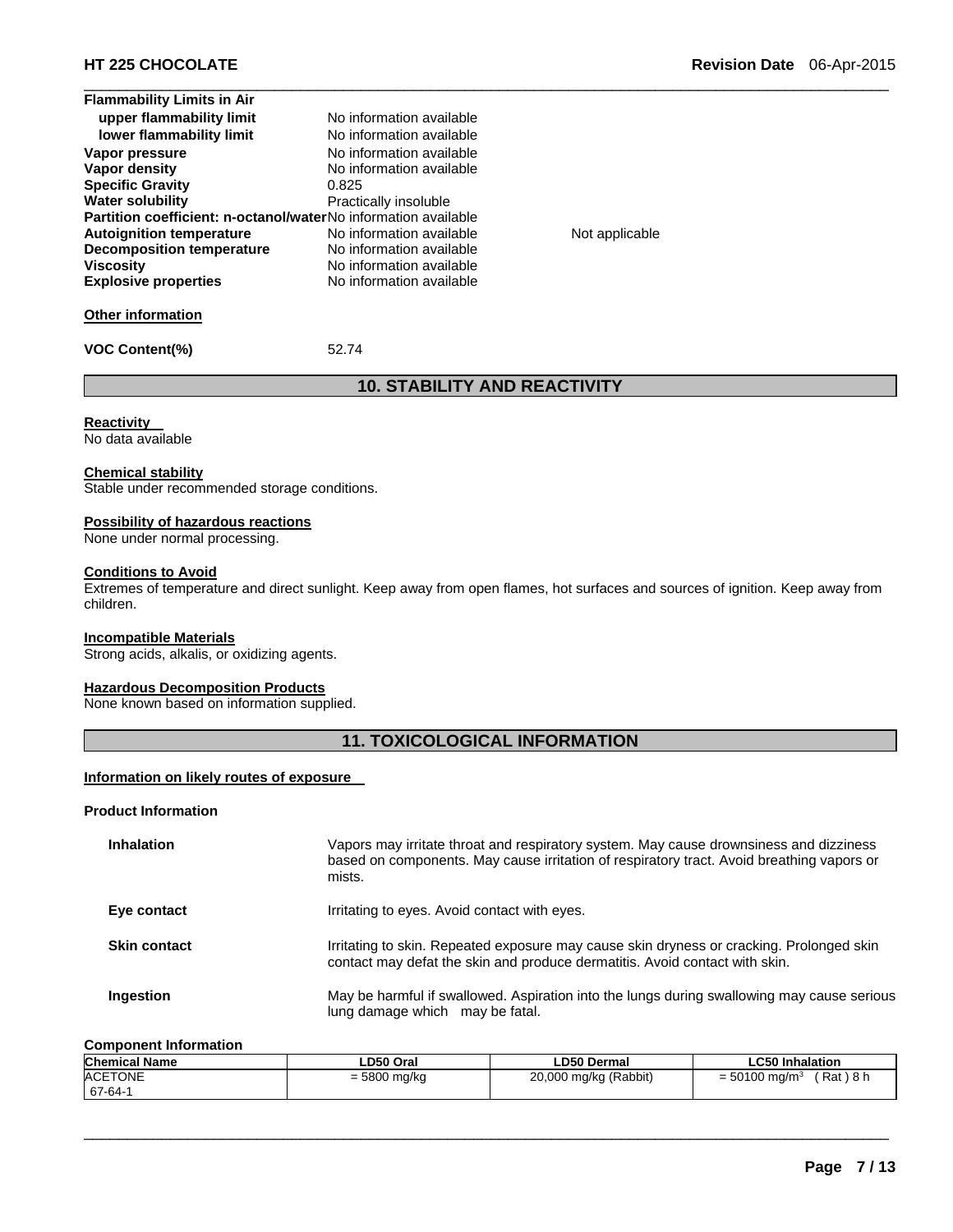#### **HT 225 CHOCOLATE Revision Date** 06-Apr-2015

| <b>TOLUENE</b>                 | Rat)                  | $= 12000$ mg/kg | Rat ) 4 h      |
|--------------------------------|-----------------------|-----------------|----------------|
| 108-88-3                       | $= 2600$ mg/kg        | Rabbit)         | $= 12.5$ mg/L  |
| 2-BUTANONE                     | $= 2483$ mg/kg        | $= 5000$ mg/kg  | $= 11700$ ppm  |
| 78-93-3                        | Rat)                  | Rabbit)         | $Rat)$ 4 h     |
| N-BUTYL ALCOHOL                | Rat)                  | $= 3402$ mg/kg  | > 8000 ppm     |
| 71-36-3                        | = 700 mg/kg           | Rabbit)         | $Rat)$ 4 h     |
| TITANIUM DIOXIDE<br>13463-67-7 | > 10000 mg/kg<br>Rat) |                 |                |
| Xylene                         | Rat)                  | Rabbit)         | $Rat)$ 4 h     |
| 1330-20-7                      | $= 3500$ mg/kg        | > 4350 mg/kg    | $= 29.08$ mg/L |
| Methylisobutyl ketone          | $= 2080$ mg/kg        | $= 3000$ mg/kg  | Rat ) 4 h      |
| 108-10-1                       | Rat)                  | Rabbit)         | $= 8.2$ mg/L   |

#### **Information on toxicological effects**

**Symptoms** Symptoms of overexposure may be headache, dizziness, tiredness, nausea and vomiting. Irritating to respiratory system. Causes serious eye irritation.Irritating to skin. May be harmful or fatal if ingested.

#### **Delayed and immediate effects as well as chronic effects from short and long-term exposure**

| <b>Skin corrosion/irritation</b><br>Eye damage/irritation | Irritating to skin.<br>Irritating to eyes.                                           |
|-----------------------------------------------------------|--------------------------------------------------------------------------------------|
| Irritation                                                | Moderately irritating to eyes, skin and respiratory system.                          |
| Sensitization                                             | None known.                                                                          |
| Germ Cell Mutagenicity                                    | None known.                                                                          |
| Carcinogenicity                                           | The table below indicates whether each agency has evaluated a listed ingredient as a |
|                                                           | carcinogen.                                                                          |

| <b>Chemical Name</b>                  | <b>ACGIH</b>   | <b>IARC</b> | <b>NTP</b>               | <b>OSHA</b>              |
|---------------------------------------|----------------|-------------|--------------------------|--------------------------|
| <b>TOLUENE</b><br>108-88-3            |                | Group 3     |                          |                          |
| <b>TALC</b><br>14807-96-6             |                | Group 3     |                          |                          |
| <b>TITANIUM DIOXIDE</b><br>13463-67-7 |                | Group 2B    |                          |                          |
| Xylene<br>1330-20-7                   |                | Group 3     | $\overline{\phantom{0}}$ | $\overline{\phantom{0}}$ |
| Methylisobutyl ketone<br>108-10-1     | A <sub>3</sub> | Group 2B    |                          |                          |

*ACGIH: (American Conference of Governmental Industrial Hygienists) A3 - Animal Carcinogen IARC: (International Agency for Research on Cancer) Group 2B - Possibly Carcinogenic to Humans* 

*Group 3 - Not Classifiable as to Carcinogenicity in Humans* 

*OSHA: (Occupational Safety & Health Administration)* 

*X - Present* 

**Reproductive toxicity** Product is or contains a chemical which is a known or suspected reproductive hazard. **Specific target organ systemic toxicity (single exposure)**  May cause respiratory irritation. May cause drowsiness and dizziness. **Specific target organ systemic toxicity (repeated exposure)**  May cause damage to organs through prolonged or repeated exposure. **Chronic toxicity May cause adverse liver effects. Target Organ Effects** Central nervous system, Central Vascular System (CVS), Eyes, Kidney, Liver, Lungs, Respiratory system, Skin. **Neurological effects** Intentional misuse by deliberately concentrating and inhaling contents may be harmful or fatal. **Aspiration hazard** May be fatal if swallowed and enters airways. **Numerical measures of toxicity - Product Information** 

| Unknown Acute Toxicity |             | 0.72948972% of the mixture consists of ingredient(s) of unknown toxicity       |
|------------------------|-------------|--------------------------------------------------------------------------------|
|                        |             | The following values are calculated based on chapter 3.1 of the GHS document . |
| <b>ATEmix (oral)</b>   | 21276 mg/kg |                                                                                |
| ATEmix (dermal)        |             | 12569 mg/kg                                                                    |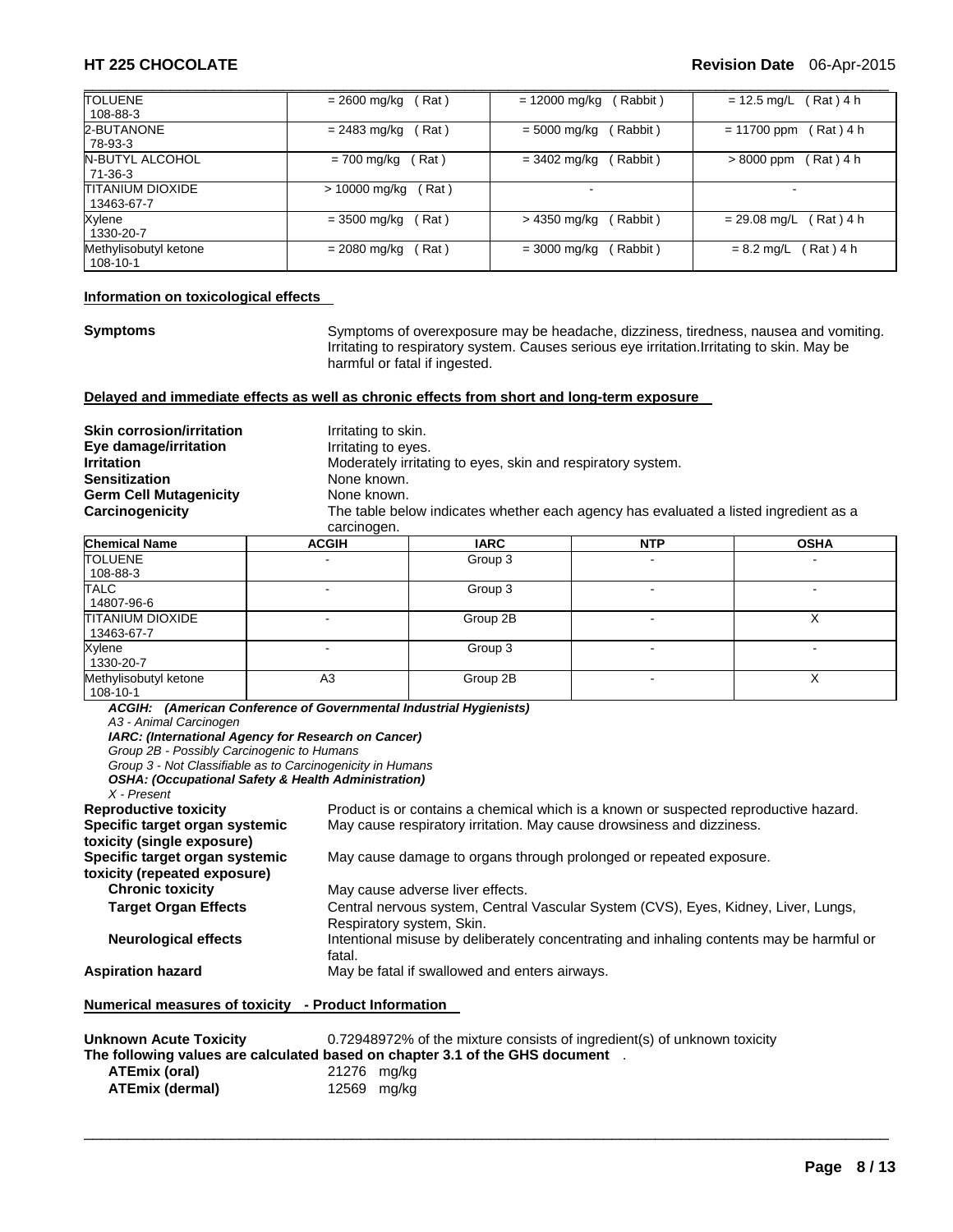### **ATEmix (inhalation-gas)** 38549 mg/l **ATEmix (inhalation-dust/mist)**

# **12. ECOLOGICAL INFORMATION**

 $\Box$ 

# **Ecotoxicity**

| <b>Chemical Name</b>                                | <b>Toxicity to algae</b>                                                                                                | <b>Toxicity to fish</b>                                                                                                                                                                                                                                                                                                                                                                                                                                                                                                                    | <b>Toxicity to</b> | Toxicity to daphnia and                                                                                                     |
|-----------------------------------------------------|-------------------------------------------------------------------------------------------------------------------------|--------------------------------------------------------------------------------------------------------------------------------------------------------------------------------------------------------------------------------------------------------------------------------------------------------------------------------------------------------------------------------------------------------------------------------------------------------------------------------------------------------------------------------------------|--------------------|-----------------------------------------------------------------------------------------------------------------------------|
|                                                     |                                                                                                                         |                                                                                                                                                                                                                                                                                                                                                                                                                                                                                                                                            | microorganisms     | other aquatic invertebrates                                                                                                 |
| <b>ACETONE</b><br>67-64-1                           |                                                                                                                         | 4.74 - 6.33 mL/L LC50<br>Oncorhynchus mykiss 96h<br>6210 - 8120 mg/L LC50<br>Pimephales promelas 96h<br>static 8300 mg/L LC50<br>Lepomis macrochirus 96h                                                                                                                                                                                                                                                                                                                                                                                   |                    | 10294 - 17704 mg/L EC50<br>Daphnia magna 48h Static<br>12600 - 12700 mg/L EC50<br>Daphnia magna 48h                         |
| PROPANE/ISOBUTANE/N-<br><b>BUTANE</b><br>68476-86-8 |                                                                                                                         |                                                                                                                                                                                                                                                                                                                                                                                                                                                                                                                                            |                    |                                                                                                                             |
| <b>TOLUENE</b><br>108-88-3                          | 433 mg/L EC50<br>Pseudokirchneriella<br>subcapitata 96h 12.5 mg/L<br>EC50 Pseudokirchneriella<br>subcapitata 72h static | 11.0 - 15.0 mg/L LC50<br>Lepomis macrochirus 96h<br>static 14.1 - 17.16 mg/L<br>LC50 Oncorhynchus mykiss<br>96h static 15.22 - 19.05 mg/L<br>LC50 Pimephales promelas<br>96h flow-through 5.89 - 7.81<br>mg/L LC50 Oncorhynchus<br>mykiss 96h flow-through<br>50.87 - 70.34 mg/L LC50<br>Poecilia reticulata 96h static<br>12.6 mg/L LC50 Pimephales<br>promelas 96h static 28.2<br>mg/L LC50 Poecilia<br>reticulata 96h semi-static 5.8<br>mg/L LC50 Oncorhynchus<br>mykiss 96h semi-static 54<br>mg/L LC50 Oryzias latipes<br>96h static |                    | 5.46 - 9.83 mg/L EC50<br>Daphnia magna 48h Static<br>11.5 mg/L EC50 Daphnia<br>magna 48h                                    |
| 2-BUTANONE<br>78-93-3                               |                                                                                                                         | 3130 - 3320 mg/L LC50<br>Pimephales promelas 96h<br>flow-through                                                                                                                                                                                                                                                                                                                                                                                                                                                                           |                    | 4025 - 6440 mg/L EC50<br>Daphnia magna 48h Static<br>5091 mg/L EC50 Daphnia<br>magna 48h 520 mg/L EC50<br>Daphnia magna 48h |
| N-BUTYL ALCOHOL<br>$71 - 36 - 3$                    | 500 mg/L EC50<br>Desmodesmus subspicatus<br>96h 500 mg/L EC50<br>Desmodesmus subspicatus<br>72h                         | 100000 - 500000 µg/L LC50<br>Lepomis macrochirus 96h<br>static 1730 - 1910 mg/L<br>LC50 Pimephales promelas<br>96h static 1740 mg/L LC50<br>Pimephales promelas 96h<br>flow-through 1910000 µg/L<br>LC50 Pimephales promelas<br>96h static                                                                                                                                                                                                                                                                                                 |                    | 1897 - 2072 mg/L EC50<br>Daphnia magna 48h Static<br>1983 mg/L EC50 Daphnia<br>magna 48h                                    |
| <b>TALC</b><br>14807-96-6                           |                                                                                                                         | 100 g/L LC50 Brachydanio<br>rerio 96h semi-static                                                                                                                                                                                                                                                                                                                                                                                                                                                                                          |                    |                                                                                                                             |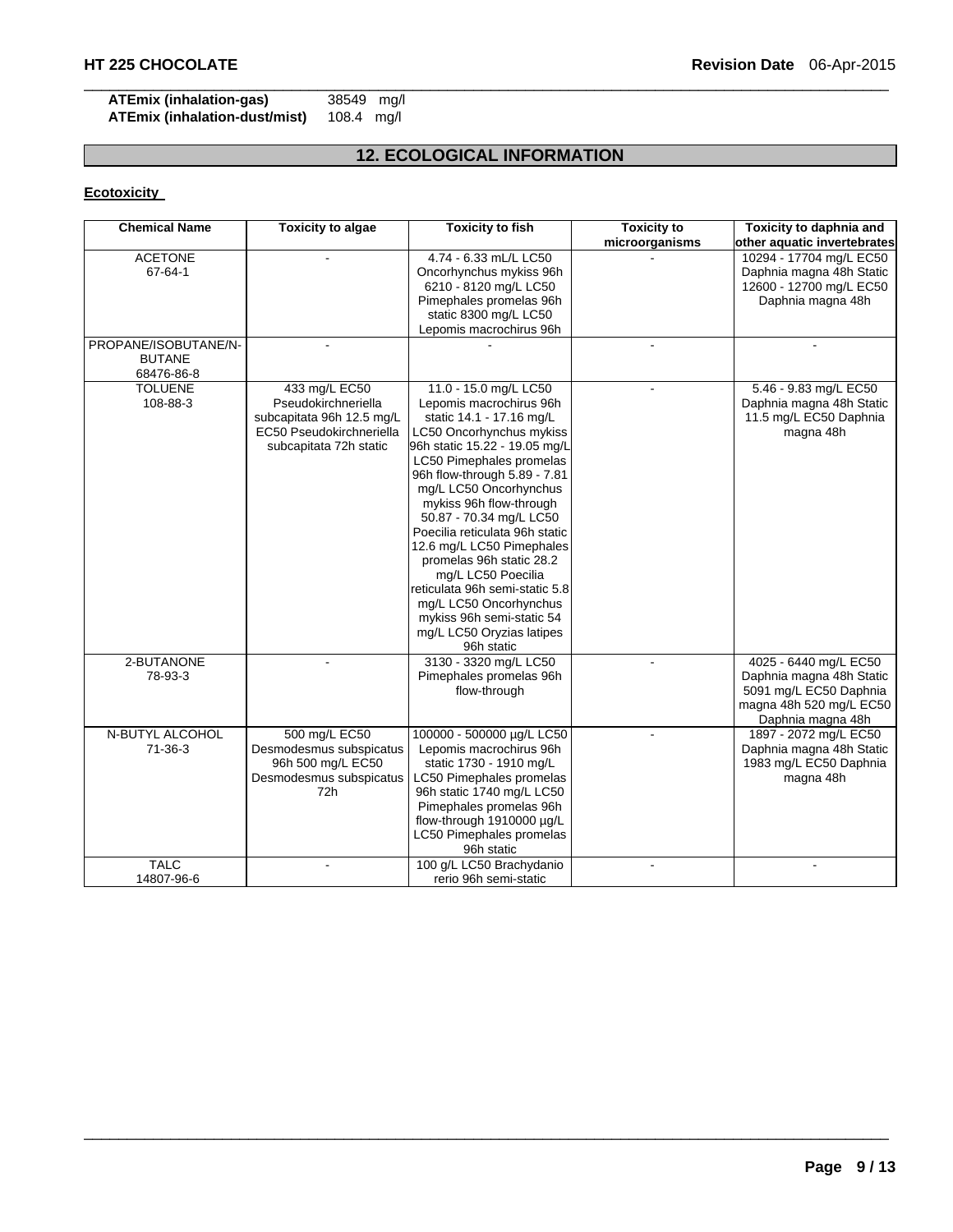| Xylene                |                     | 13.1 - 16.5 mg/L LC50        | $EC50 = 0.0084$ mg/L 24 h | 0.6 mg/L LC50 Gammarus  |
|-----------------------|---------------------|------------------------------|---------------------------|-------------------------|
| 1330-20-7             |                     | Lepomis macrochirus 96h      |                           | lacustris 48h 3.82 mg/L |
|                       |                     | flow-through $13.5 - 17.3$   |                           | EC50 water flea 48h     |
|                       |                     | mg/L LC50 Oncorhynchus       |                           |                         |
|                       |                     | mykiss 96h 2.661 - 4.093     |                           |                         |
|                       |                     | mg/L LC50 Oncorhynchus       |                           |                         |
|                       |                     | mykiss 96h static 23.53 -    |                           |                         |
|                       |                     | 29.97 mg/L LC50              |                           |                         |
|                       |                     | Pimephales promelas 96h      |                           |                         |
|                       |                     | static 30.26 - 40.75 mg/L    |                           |                         |
|                       |                     | LC50 Poecilia reticulata 96h |                           |                         |
|                       |                     | static 7.711 - 9.591 mg/L    |                           |                         |
|                       |                     | LC50 Lepomis macrochirus     |                           |                         |
|                       |                     | 96h static 13.4 mg/L LC50    |                           |                         |
|                       |                     | Pimephales promelas 96h      |                           |                         |
|                       |                     | flow-through 19 mg/L LC50    |                           |                         |
|                       |                     | Lepomis macrochirus 96h      |                           |                         |
|                       |                     | 780 mg/L LC50 Cyprinus       |                           |                         |
|                       |                     | carpio 96h semi-static 780   |                           |                         |
|                       |                     | mg/L LC50 Cyprinus carpio    |                           |                         |
|                       |                     | 96h                          |                           |                         |
| Methylisobutyl ketone | 400 mg/L EC50       | 496 - 514 mg/L LC50          |                           | 170 mg/L EC50 Daphnia   |
| 108-10-1              | Pseudokirchneriella | Pimephales promelas 96h      |                           | magna 48h               |
|                       | subcapitata 96h     | flow-through                 |                           |                         |

#### **Persistence and degradability**

No information available.

#### **Bioaccumulation**

No information available.

| <b>Chemical Name</b>       | log Pow |
|----------------------------|---------|
| <b>ACETONE</b>             | $-0.24$ |
| 67-64-1                    |         |
| PROPANE/ISOBUTANE/N-BUTANE | 2.8     |
| 68476-86-8                 |         |
| <b>TOLUENE</b>             | 2.65    |
| 108-88-3                   |         |
| 2-BUTANONE                 | 0.29    |
| 78-93-3                    |         |
| N-BUTYL ALCOHOL            | 0.785   |
| 71-36-3                    |         |
| Xylene                     | 3.15    |
| 1330-20-7                  |         |
| Methylisobutyl ketone      | 1.19    |
| 108-10-1                   |         |

**Other adverse effects** No information available

# **13. DISPOSAL CONSIDERATIONS**

| <b>Waste treatment</b>        |                                                                                                                                                                                                    |
|-------------------------------|----------------------------------------------------------------------------------------------------------------------------------------------------------------------------------------------------|
| <b>Waste Disposal Methods</b> | This material, as supplied, is a hazardous waste according to federal regulations (40 CFR<br>261).                                                                                                 |
| Contaminated packaging        | Empty containers should be taken to an approved waste handling site for recycling or<br>disposal. Pressurized container: Do not pierce or burn, even after use. Do not re-use empty<br>containers. |

# **14. TRANSPORT INFORMATION**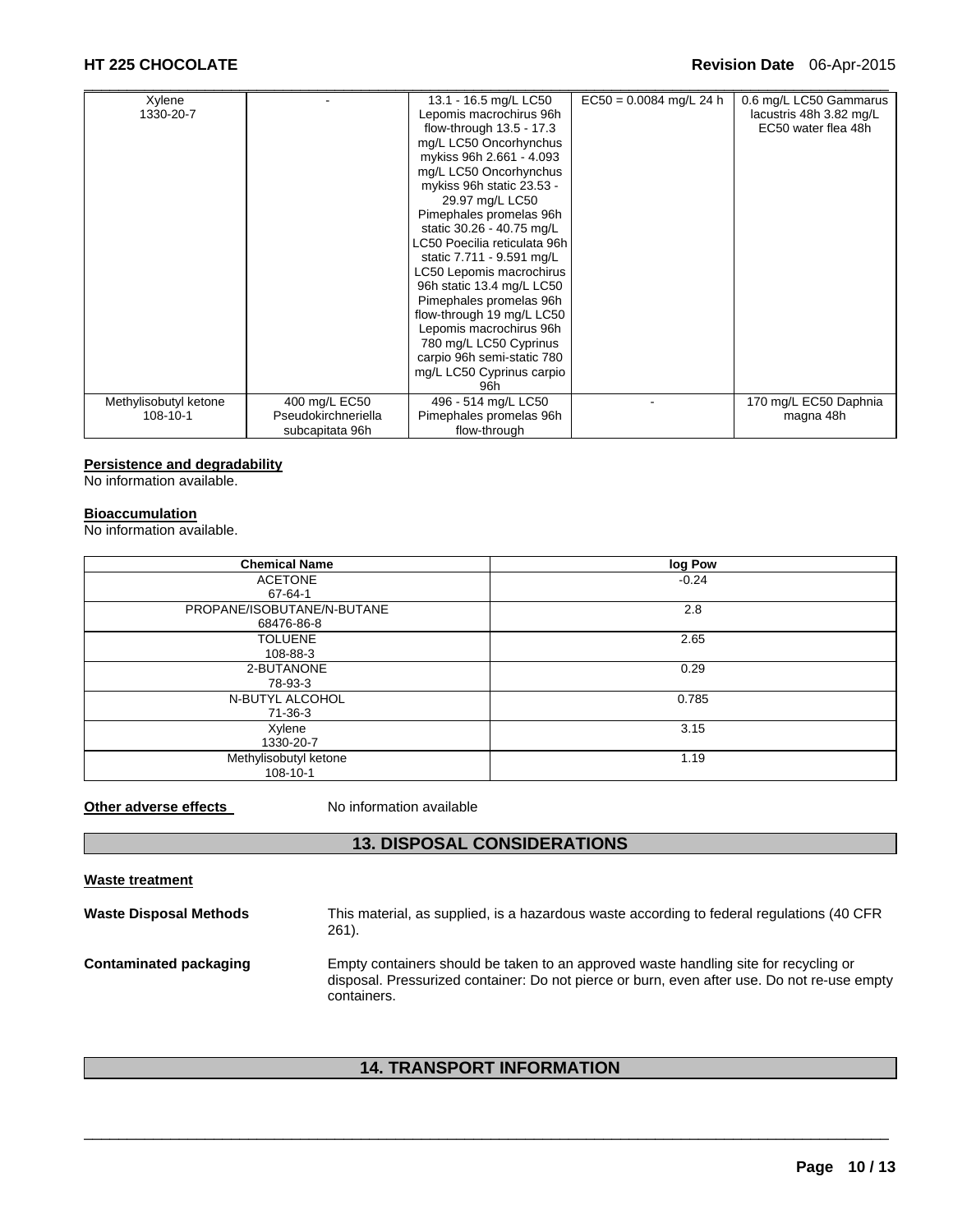**DOT Ground CONSUMER COMMODITY ORM-D** or LIMITED QUANTITY

**IATA** UN1950, AEROSOLS, FLAMMABLE, 2.1, LTD. QTY.

 $\Box$ 

**IMDG** UN1950, AEROSOLS, FLAMMABLE, 2.1, LTD. QTY.

# **15. REGULATORY INFORMATION**

### **International Inventories**

| <b>Chemical Name</b>                  | <b>TSCA</b>  | <b>DSL/NDSL</b> | EINECS/ELI<br><b>NCS</b> | <b>ENCS</b> | <b>IECSC</b> | <b>KECL</b>       | <b>PICCS</b> | <b>AICS</b> |
|---------------------------------------|--------------|-----------------|--------------------------|-------------|--------------|-------------------|--------------|-------------|
| <b>ACETONE</b>                        | $\checkmark$ | ⋏               | v<br>⋏                   | x           | v<br>ᄉ       | $\checkmark$      | $\checkmark$ | $\check{ }$ |
| <b>PROPANE/ISOBUTAN</b><br>E/N-BUTANE | X            | v<br>⋏          | X                        | Not listed  | v<br>⋏       | v<br>⌒            | ν            | $\check{ }$ |
| <b>TOLUENE</b>                        |              | ⋏               | $\check{ }$<br>⋏         | х           | x            | v<br>⌒            |              | х           |
| 2-BUTANONE                            | Χ            | v<br>⋏          | $\checkmark$<br>⌒        | X           | X            | $\checkmark$<br>∧ |              | Χ           |
| N-BUTYL ALCOHOL                       |              | ∧               | $\checkmark$<br>⌒        | v           | ⋏            | v<br>⌒            |              |             |
| <b>TALC</b>                           |              |                 | $\checkmark$<br>́        | x           | X            | $\checkmark$      |              |             |
| <b>TITANIUM DIOXIDE</b>               |              | ∧               | $\checkmark$<br>⌒        | ◡           | ⌒            |                   |              |             |
| <b>CALCIUM</b><br><b>CARBONATE</b>    | x            | x               | x                        | x           | x            | v                 |              | x           |
| Xylene                                |              | ⋏               | $\checkmark$<br>⌒        | Χ           | ⌒            | $\checkmark$      |              |             |
| Methylisobutyl ketone                 |              |                 | v                        |             | ∧            | v                 |              |             |

**Legend: TSCA** - United States Toxic Substances Control Act Section 8(b) Inventory

**DSL/NDSL** - Canadian Domestic Substances List/Non-Domestic Substances List

**EINECS/ELINCS** - European Inventory of Existing Commercial Chemical Substances/EU List of Notified Chemical Substances

**ENCS** - Japan Existing and New Chemical Substances

**CHINA** - China Inventory of Existing Chemical Substances

**KECL** - Korean Existing and Evaluated Chemical Substances

**PICCS** - Philippines Inventory of Chemicals and Chemical Substances

**AICS** - Australian Inventory of Chemical Substances

#### **U.S. Federal Regulations**

#### **SARA 313**

Section 313 of Title III of the Superfund Amendments and Reauthorization Act of 1986 (SARA). This product contains a chemical or chemicals which are subject to the reporting requirements of the Act and Title 40 of the Code of Federal Regulations, Part 372:

| Chemical Name                         | <b>CAS-No</b>  | Weight %* | SARA 313 - Threshold<br>Values % |
|---------------------------------------|----------------|-----------|----------------------------------|
| TOLUENE - 108-88-3                    | 108-88-3       | $1 - 10$  | 1.0                              |
| N-BUTYL ALCOHOL - 71-36-3             | 71-36-3        | $1 - 10$  | 1.0                              |
| Xylene - 1330-20-7                    | 1330-20-7      | $1 - 10$  | 1.0                              |
| Methylisobutyl ketone - 108-10-1      | $108 - 10 - 1$ | $0.1 - 1$ | 1.0                              |
| <b>SARA 311/312 Hazard Categories</b> |                |           |                                  |
| <b>Acute Health Hazard</b>            | Yes            |           |                                  |
| <b>Chronic Health Hazard</b>          | Yes            |           |                                  |
| <b>Fire Hazard</b>                    | Yes            |           |                                  |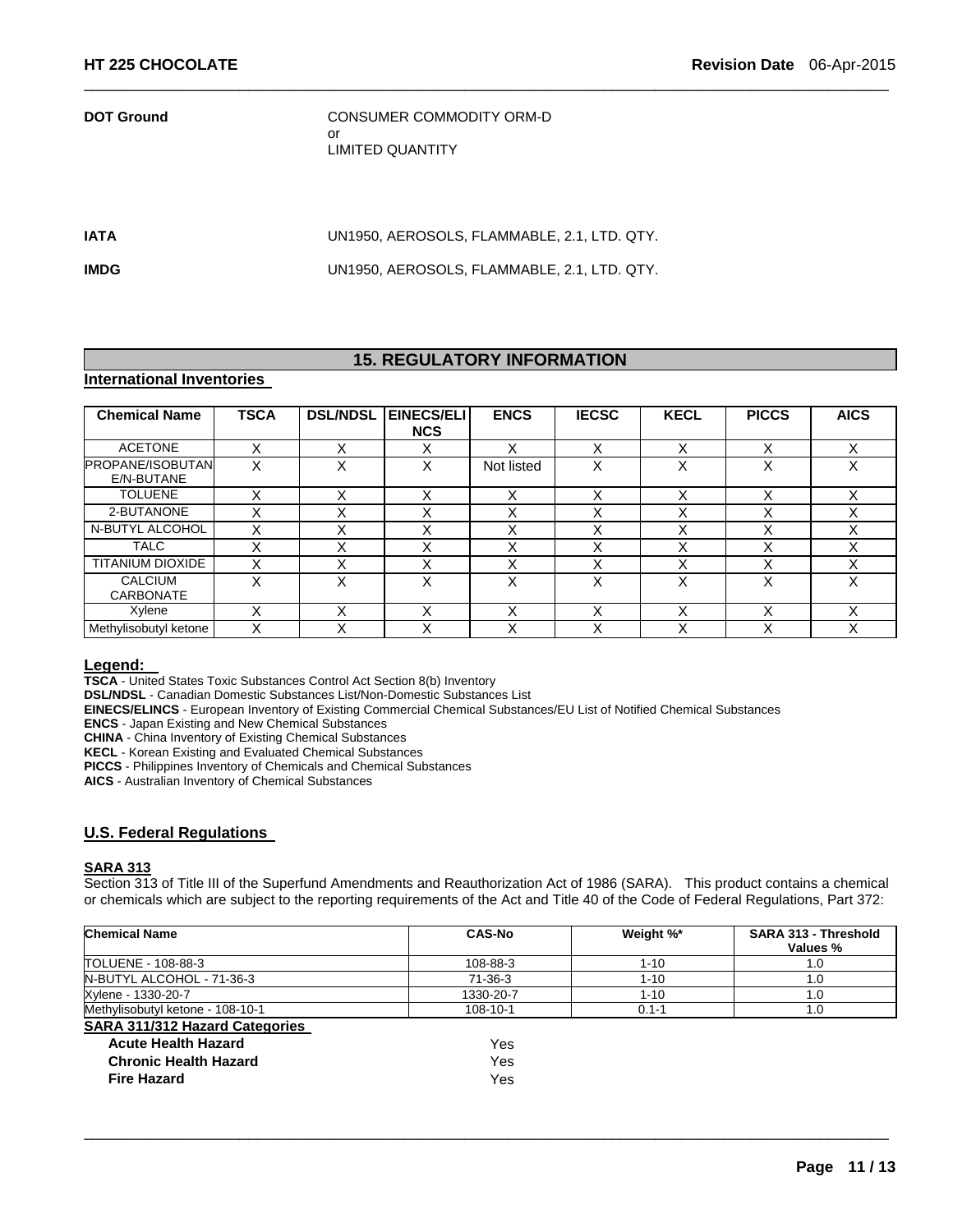$\Box$ **Sudden Release of Pressure Hazard Sudden Release of Pressure Hazard Reactive Hazard** no

#### **Clean Water Act**

This product contains the following substances which are regulated pollutants pursuant to the Clean Water Act (40 CFR 122.21 and 40 CFR 122.42):

| <b>Chemical Name</b>       | <b>CWA - Reportable</b><br>Quantities | <b>CWA - Toxic Pollutants</b> | <b>CWA - Priority Pollutants</b> | <b>CWA - Hazardous</b><br><b>Substances</b> |
|----------------------------|---------------------------------------|-------------------------------|----------------------------------|---------------------------------------------|
| <b>TOLUENE</b><br>108-88-3 | 1000 lb                               |                               |                                  |                                             |
| Xylene<br>1330-20-7        | 100 <sub>lb</sub>                     |                               |                                  |                                             |

# **CERCLA**

This material, as supplied, contains one or more substances regulated as a hazardous substance under the Comprehensive Environmental Response Compensation and Liability Act (CERCLA) (40 CFR 302):

| <b>Chemical Name</b>          | <b>Hazardous Substances RQs</b> | <b>Extremely Hazardous Substances</b> | <b>RQ</b>                        |
|-------------------------------|---------------------------------|---------------------------------------|----------------------------------|
|                               |                                 | <b>RQs</b>                            |                                  |
| <b>ACETONE</b>                | 5000 lb                         |                                       | RQ 5000 lb final RQ              |
| 67-64-1                       |                                 |                                       | RQ 2270 kg final RQ              |
| <b>TOLUENE</b>                | 1000 lb 1 lb                    |                                       | RO 1000 lb final RO              |
| 108-88-3                      |                                 |                                       | RQ 454 kg final RQ RQ 1 lb final |
|                               |                                 |                                       | RQ.                              |
|                               |                                 |                                       | RQ 0.454 kg final RQ             |
| 2-BUTANONE                    | 5000 lb                         |                                       | RQ 5000 lb final RQ              |
| 78-93-3                       |                                 |                                       | RQ 2270 kg final RQ              |
| N-BUTYL ALCOHOL               | 5000 lb                         |                                       | RO 5000 lb final RO              |
| 71-36-3                       |                                 |                                       | RQ 2270 kg final RQ              |
| Xylene                        | 100 <sub>lb</sub>               |                                       | RQ 100 lb final RQ               |
| 1330-20-7                     |                                 |                                       | RQ 45.4 kg final RQ              |
| Methylisobutyl ketone         | 5000 lb                         |                                       | RQ 5000 lb final RQ              |
| 108-10-1                      |                                 |                                       | RQ 2270 kg final RQ              |
| <b>U.S. State Regulations</b> |                                 |                                       |                                  |

# **California Proposition 65**

This product contains the following Proposition 65 chemicals:

| <b>Chemical Name</b>             | California Prop. 65 |  |
|----------------------------------|---------------------|--|
| TOLUENE - 108-88-3               | Developmental       |  |
|                                  | Female Reproductive |  |
| TITANIUM DIOXIDE - 13463-67-7    | Carcinogen          |  |
| Methylisobutyl ketone - 108-10-1 | Carcinogen          |  |
|                                  | Developmental       |  |

### **U.S. State Right-to-Know Regulations**

| <b>Chemical Name</b>     | <b>New Jersey</b> | <b>Massachusetts</b> | Pennsylvania |
|--------------------------|-------------------|----------------------|--------------|
| <b>ACETONE</b>           | X                 | ⋏                    | ⋏            |
| 67-64-1                  |                   |                      |              |
| <b>TOLUENE</b>           | X                 | X                    | X            |
| 108-88-3                 |                   |                      |              |
| 2-BUTANONE               | X                 | X                    | X            |
| 78-93-3                  |                   |                      |              |
| N-BUTYL ALCOHOL          | X                 | X                    | X            |
| $71 - 36 - 3$            |                   |                      |              |
| <b>TALC</b>              | X                 | X                    | X            |
| 14807-96-6               |                   |                      |              |
| TITANIUM DIOXIDE         | X                 | X                    | x            |
| 13463-67-7               |                   |                      |              |
| <b>CALCIUM CARBONATE</b> | X                 | X                    | X            |
| 1317-65-3                |                   |                      |              |
| Xylene                   | X                 | X                    | X            |
| 1330-20-7                |                   |                      |              |